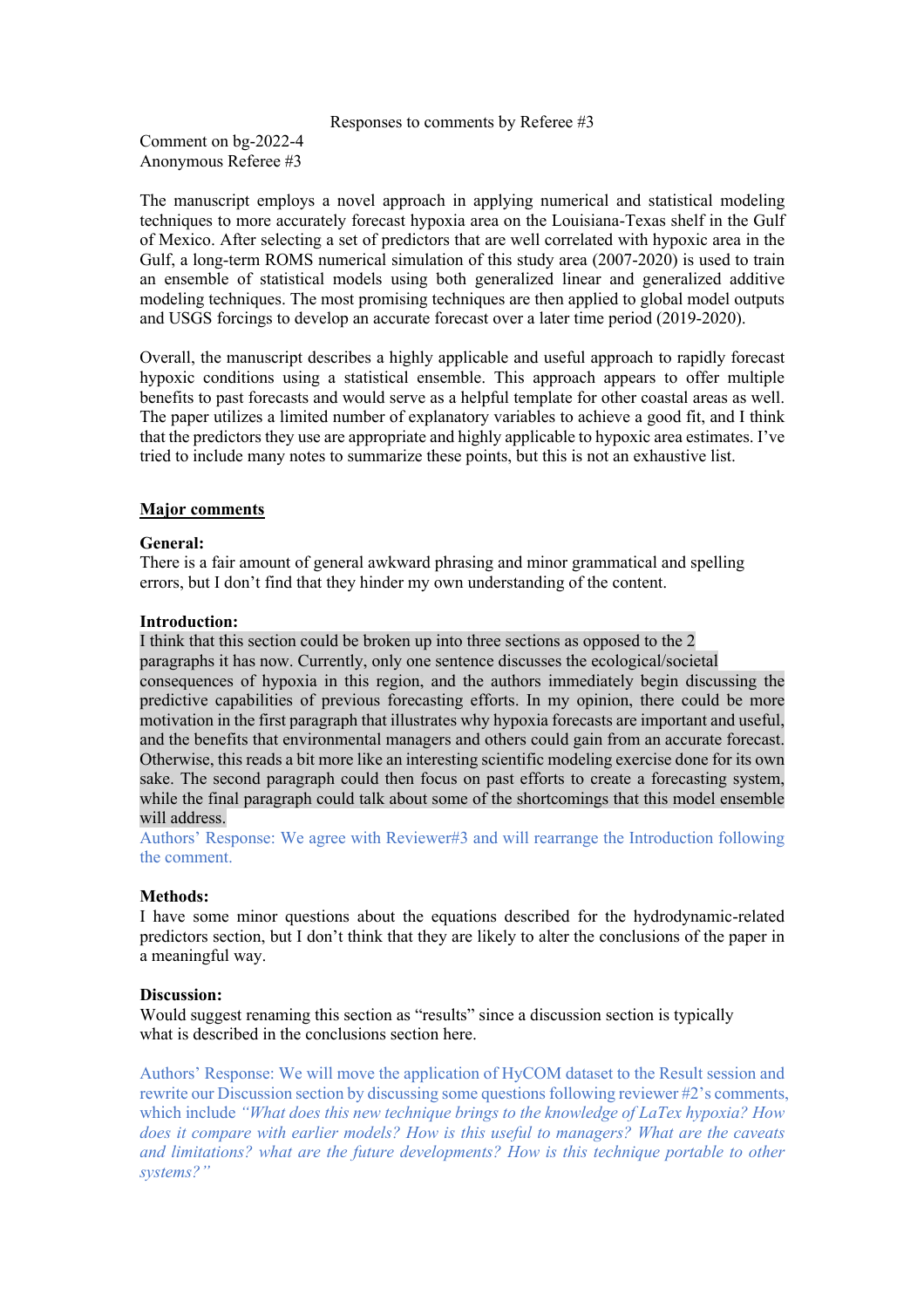### **Conclusions**:

I think that the paper would benefit from a more comprehensive conclusion that reiterated some of the broader implications and benefits that could come from this hybrid ensemble approach. The final two sentences are really just devoted to saying that this is the first of its kind, which again reinforces some of the issues I mention in the introduction related to this being a pure modeling exercise.

Authors' Response: We will provide more discussion of the implications of this study and emphasize it in the Conclusion section.

# **Specific Comments**

Line 15: It may benefit the reader to include a percentage value in comparison to the low RMSE value of 3204 square kilometers, which may be quite large in other coastal systems. Authors' Response: We will add a percentage difference to illustrate the model performance in addition to RMSE and  $R^2$ .

Line 20: Suggest removing the words "by far". Because this model is the first to do this, the modifier "by far" suggests that no other groups are anywhere near this operational capability. I'm not sure if this is the intent, maybe this is meant instead to say that this ensemble model has the highest performance skill "by far".

Authors' Response: We intend to say that this ensemble model has the highest performance skill "by far". We will rewrite this sentence to avoid ambiguity, like by removing the phrase "by far".

Line 25: Suggest changing to "shelf-wide" here and elsewhere in the paper Authors' Response: We will correct it accordingly.

Line 30: I've seen "destruction" of hypoxia used more often than "deconstruction" in the literature, suggest making this change Authors' Response: We will correct it accordingly.

Line 41-43: Awkward phrasing, cut out "however" from sentence Authors' Response: We will correct it accordingly.

Line 46-47: Suggest rephrasing as "An additional Bayesian model applied to summer bottom DO predictions accounts for May total nitrogen…" Authors' Response: We will correct it accordingly.

Line 49-52: Suggest rewording as "Mechanistic prediction methods have also been applied by Laurent and Fennel (2019) to develop a weighted mean forecast that is calibrated using May nitrate loads and three-dimensional hindcast simulations over the period 1985-2018. Once calibrated, the model only requires May nitrate loads as an input to produce the seasonal forecast for a given year."

Authors' Response: We will correct it accordingly.

Line 55: Suggest changing "shortages" to "drawbacks" Authors' Response: We will correct it accordingly.

Line 55-59: Remove periods before points 2 and 3, otherwise you can remove the colon and break them all up into single sentences. Point 2 could also be reworded slightly, reads awkwardly now. Change "year-to-year" to "interannual" Authors' Response: We will correct it accordingly.

Line 61-62: Suggest rewording to something like "Here we aimed to provide a new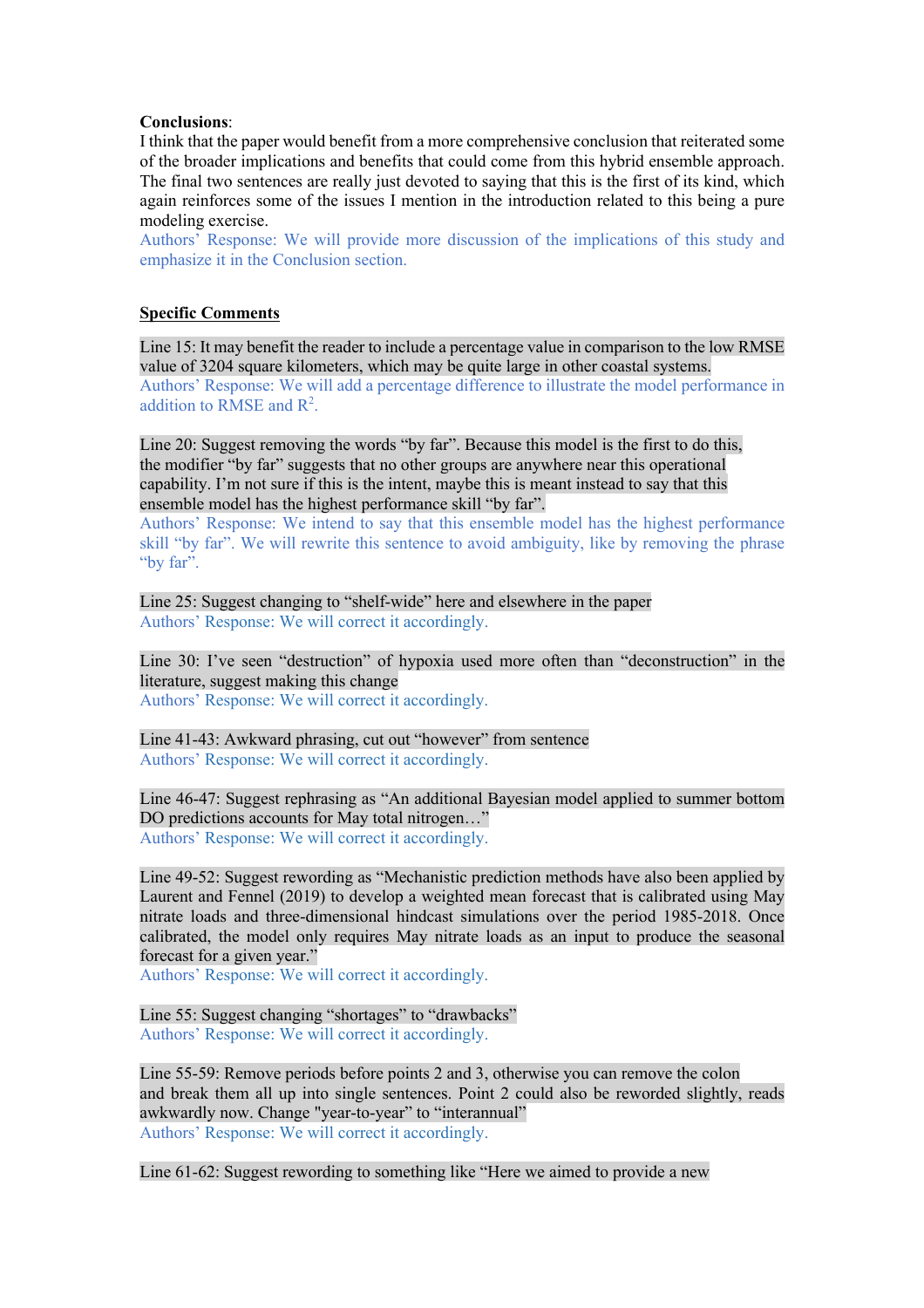technique in HA prediction that considers both stratification and biochemical effects, and accurately produces daily forecasts of HA based on selected predictors' own forecasts." Authors' Response: We will correct it accordingly.

Line 65-67: Hypoxic volume really hasn't been mentioned up to this point in the manuscript, and here you say that it will be neglected because HA is a better predictor anyway. Would suggest removing these sentences altogether. Authors' Response: We will remove these sentences accordingly.

Line 71-77: I understand that some of the data used for model evaluation are described in the companion paper, but this section seems to be much more focused on derived model inputs (e.g. reanalyses and model outputs). Suggest changing the title of this section to reflect this better. Authors' Response: We will change the title of this section to something like "Data preparation".

Line 87: Suggest changing to "… the amount of energy per volume required to homogenize the entire water column"

Authors' Response: We will correct the sentence accordingly.

Line 95: Change "… are other two factors influencing" to "are two other factors that influence"

Authors' Response: We will correct the sentence accordingly.

Line 95-96: Could be worth mentioning that the effect of tidal mixing on stratification is neglected in this study site, since it's included as an additional term in the Simpson 1981 paper.

Authors' Response: Yes indeed. The Simpson 1981 paper did consider a tidal mixing term which is ignored in our study. We will add a sentence "The effects of tidal mixing which was considered in Simpson's (1981) equation was neglected in our study due to the relatively weaker tidal effects on stratification in the shelf when compared to the effects of river and wind".

Line 98: The first term on the right-hand side of this equation is negative in Simpson et al. (1978), but it seems like the way that this has been defined (reversing the position of water density and depth-integrated water density), that this may actually be referencing the equation of Simpson 1981. Equation 1 in Simpson 1981 also does not have "h" in the first right-hand side term, but I'm unsure if this is an error on Simpson's part since it appears in the 1978 paper. Suggest changing the reference and/or modifying the equation (may be easier just to change the reference rather than redo calculations/figures).

Authors' Response: The "h" term in the first right-hand-side term should not be there if following Simpson's (1981) work. The potential energy anomaly in Simpson (1981) is a depthaveraged term while that in the Simpson et al. (1978) paper is not. We follow the potential energy anomaly equation in Simpson (1981). We will remove the "h" in our equation and redo our calculations and figures. We think the results would not be significantly changed due to the depth range in the shelf region is not quite large. The correlation of Q and Q\*h is high as 0.99961 as shown below.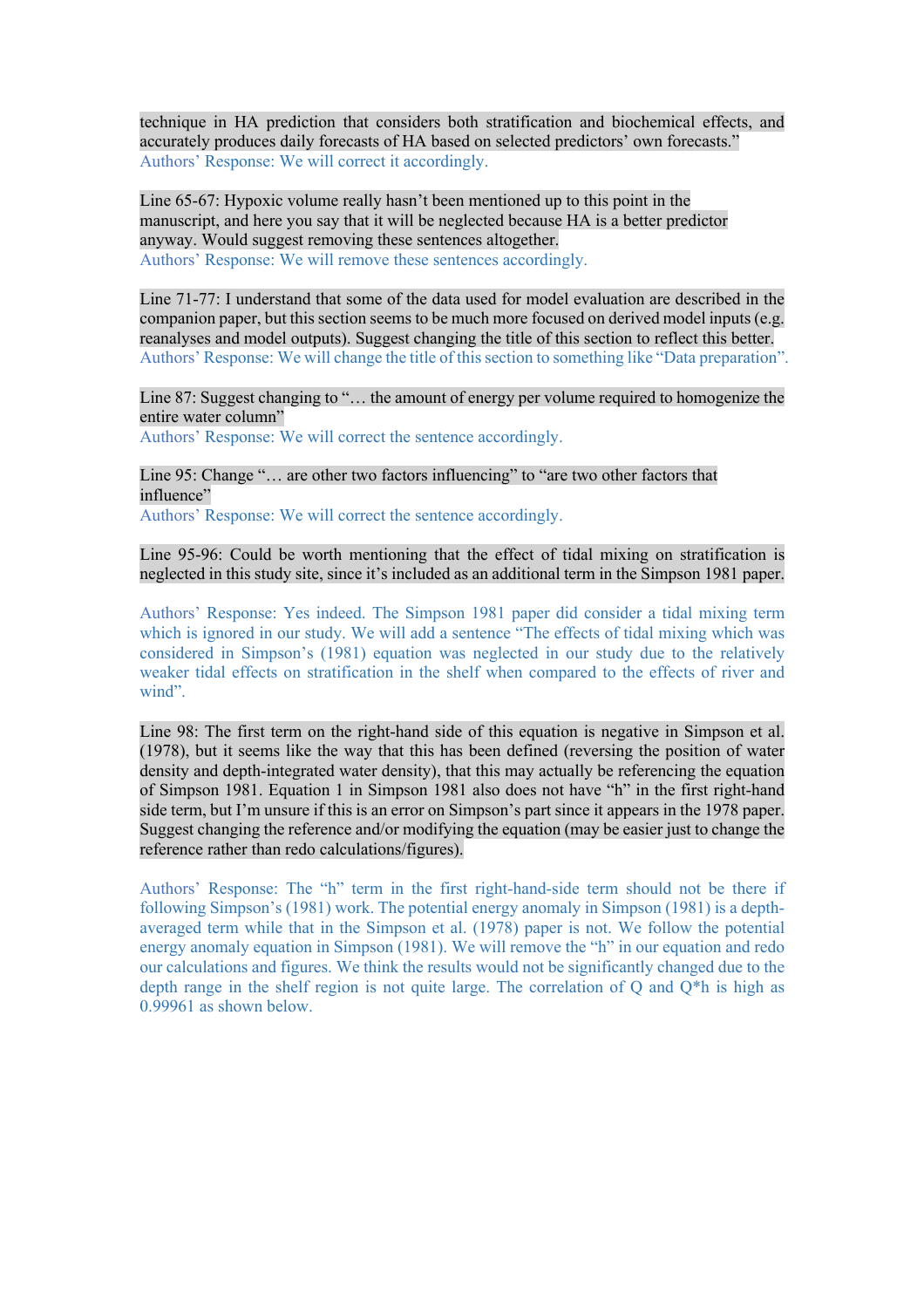

Line 110-111: Suggest referencing figure 1a here as was done in lines 90-92. Authors' Response: We will add the referencing figure 1a here.

Line 126: Suggest changing "... estimated for the following" to "estimated by" Authors' Response: We will correct this sentence accordingly.

Line 128: I am having trouble understanding why this equation does not match what is shown in equation 2.27 of Monteith and Unsworth (2014). It looks as if some simplification occurred such that the denominator of the exponential (T-T', where T'=36K in Monteith and Unsworth) was incorporated into the numerator in the manuscript. However, when I plot the two curves against each other I find that they are unequal, and the gap increases with increasing temperatures. At 20 degrees C, for example, this is equal to vapor pressure difference of approximately 23 Pa. Is this a relatively minor difference, or is this likely to strongly affect the correlation found when combined with W^3?

Authors' Response: Thanks for pointing it out. We did miss a T' in the numerator of the exponential term. We will correct the equation in the revision. We double-check the relationship of  $W^3$  and the corrected  $\rho_a$  and found the strong linear relationship still holds. The corrected figure (Figure A1) is shown below.

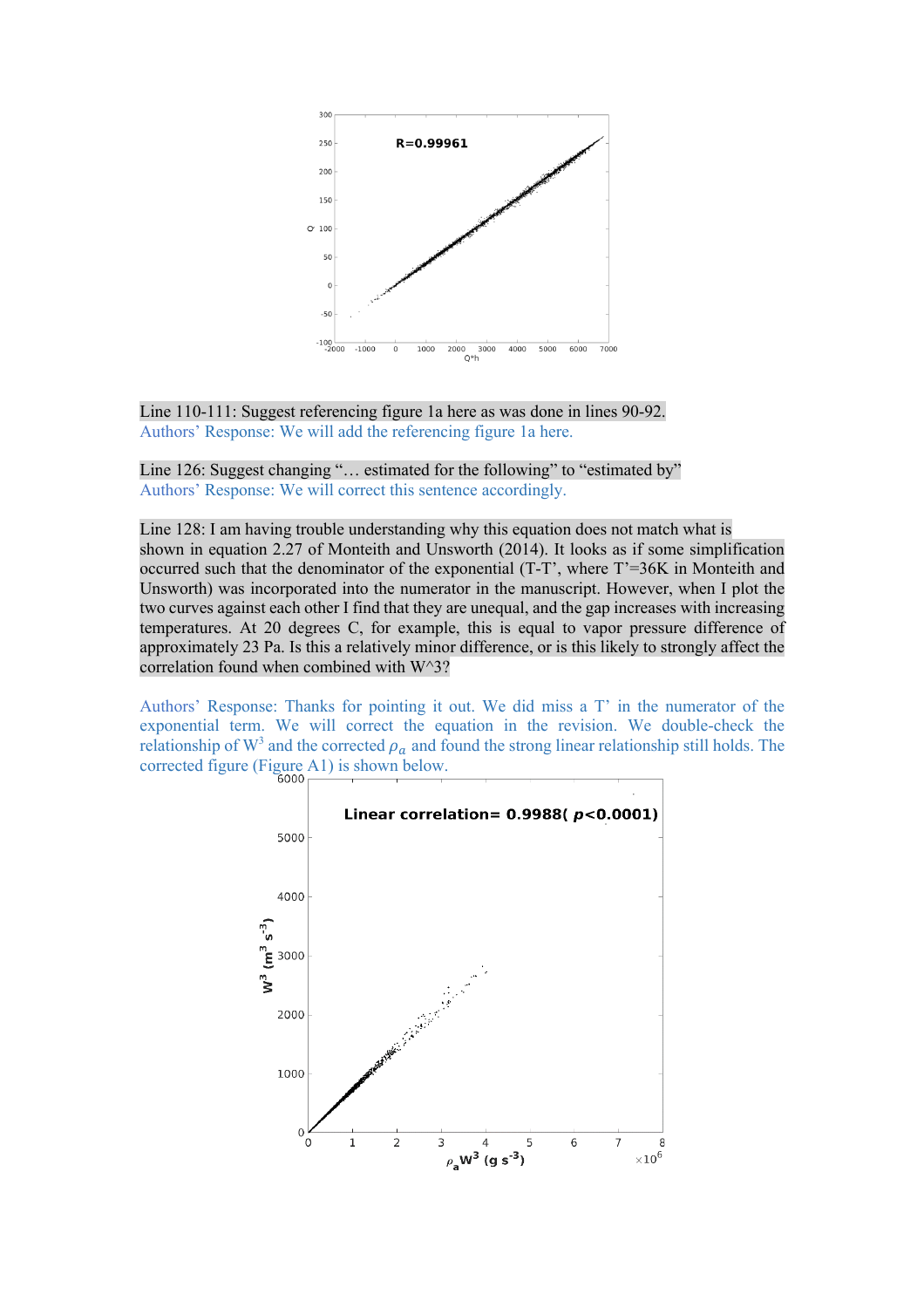Line 142-143: Here I would also suggest pointing the reader to figure 1a as was done in lines 90-92.

Authors' Response: Figure reference will be added here.

### Line 145-146: Suggest changing phrasing to "However, global forecast model systems like HYCOM do not currently include biochemical fields." Authors' Response: We will rewrite this sentence accordingly.

Line 156: Suggest removing this sentence and adding the correlation metric to the sentence that describes it first from lines 153-155. This earlier sentence could then read "... calculated as 19 days ( $R^2=0.8157$ , Figure A2a)." Authors' Response: We will adjust these sentences accordingly.

Line 158: Is there a reference for this decomposition rate coefficient, or has this described in more detail in the companion manuscript?

Authors' Responses: The SOC is modeled in the accompany paper (in Eq. (8) and Eq. (10)) proportional to sedimental organic matter concentration (estimated as sedimental particulate organic nitrogen,  $PON_{sed}$ , and is output from the 3-D coupled model in the accompany paper) and a temperature-dependent decomposition rate:

$$
SOC = PON_{sed} \cdot VP2N_0 \cdot e^{K_{P2N} \cdot T_b}
$$

where  $VP2N_0$  is a constant representing the decomposition rates of  $PON_{sed}$  at 0 °C,  $K_{P2N}$  a constant (0.0693 °C<sup>-1</sup>) indicating temperature coefficients for decomposition of  $PON_{\text{sed}}$ , and  $T_b$  the bottom water temperature. In this study, we use the variation of Mississippi River inorganic nitrogen loads with some leading days to mimic the variation of  $PON_{sed}$  and keep the temperature-dependent decomposition rate same as that in the 3-D coupled model. Such decomposition rate follows the Q10 assumption (van't Hoff, 1898) that the reaction rate, R, depends exponentially on temperature, i.e.,

$$
R = R_0 \cdot Q_{10}^{(T-T_0)/10}
$$

For most biological systems, Q10 is from 2 to 3 (Bryan et al., 2008). Here, we assume it as a constant 2.  $R_0$  is the reaction rate at temperature  $T_0$  (measured in °C). The SOC scheme we applied takes the  $R_0$  as  $VP2N_0$  and  $T_0$  as 0 °C. Thus, the above equation can be simplified as:

$$
R = R_0 \cdot 2^{\frac{T_b}{10}} \approx R_0 \cdot e^{0.0693 \cdot T_b}
$$

van't Hoff, J. H. (1898). Lectures in theoretical and physical chemistry: Part I: Chemical dynamics LK (p.256). London: Edward Arnold. https://UOLibraries.on.worldcat.org/oclc/220605730

Reyes, B. A., Pendergast, J. S., & Yamazaki, S. (2008). Mammalian peripheral circadian oscillators are temperature compensated. Journal of biological rhythms, 23(1), 95–98. https://doi.org/10.1177/0748730407311855

Line 163-165: I would suggest immediately describing these variables as PEA heat, PEA\_wind, and DCP\_temp, rather than defining them here again.

Authors' Response: These variables have been described as they are derived in sections 2.1.1 and section 2.1.2. We thus will rewrite these two sentences to avoid prolixity.

Line 166: Can you better define what it means when you state that "multicollinearity may become a problem"? Maybe adding a short technical detail on the ramifications of this would be helpful to the reader.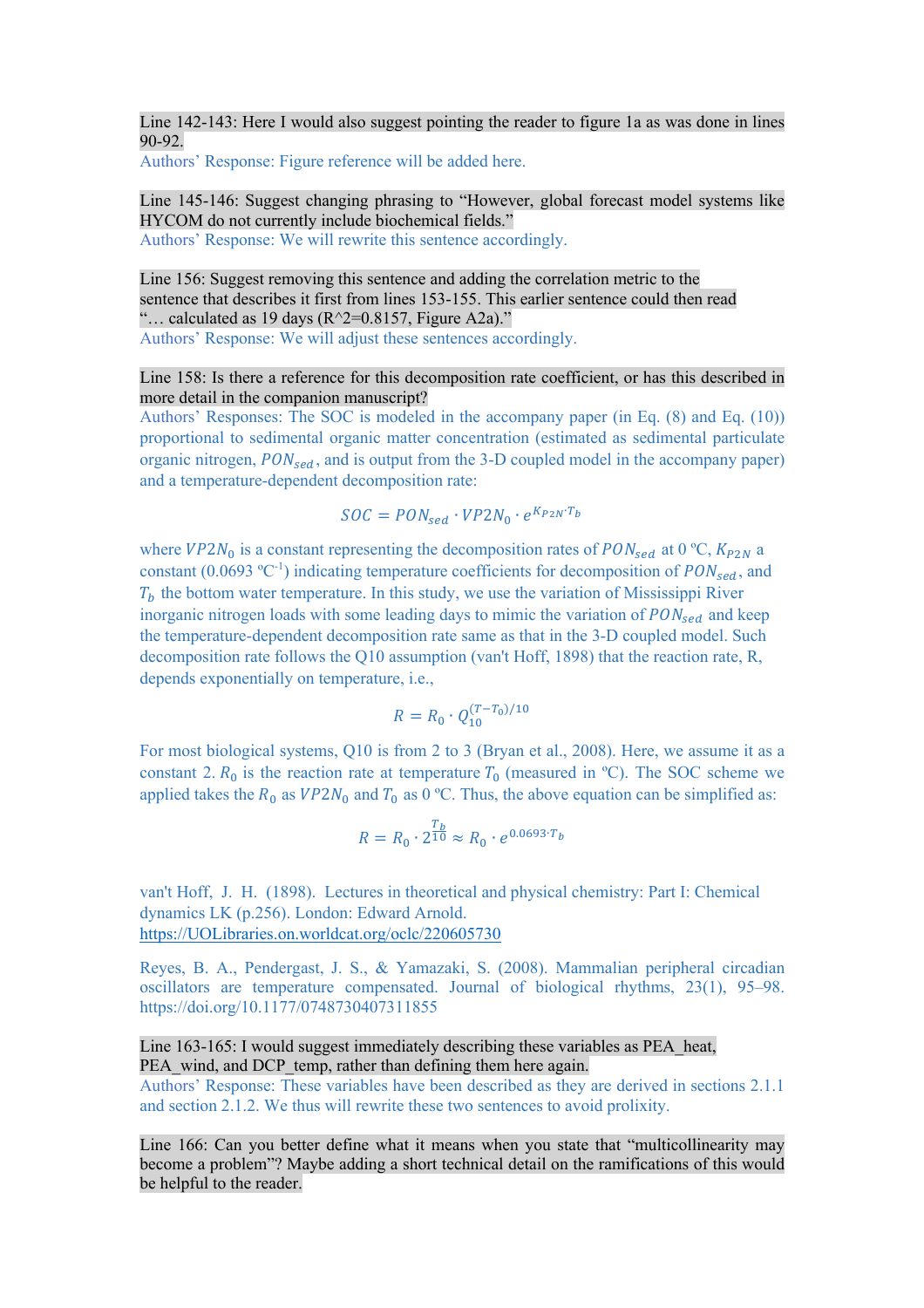Authors' Response: The multicollinearity indicates correlation among independent variables. When the multicollinearity problem occurs (i.e., strong correlations among independent variables are found), the assumption of independent variables is weakened or even collapses. It would lead to unreasonable coefficients for some highly correlated "independent" variables even though the response is well fitted by regression models. Thus, we should avoid this problem or make it less apparent. We did a best-subset searching for predictors and finally found three predictors (PEA, SOCalt, and DCP<sub>Temp</sub>) that provided the best performance when applied to the GLMs and GAMs. The variance inflation factors (VIFs) of these predictors are 2.60, 2.43, and 1.23, respectively, which is less than 5 suggesting the violation of multicollinearity is negligible.

We will add the above description in our manuscript for further illustration.

# Line 169-170: Are all the grid cells the same size for this model domain? Is this described in more detail in the companion paper?

Authors' Response: The sizes of the grid cells are not the same but are nearly a constant of 25.56 $\pm$ 0.17 km<sup>2</sup> (mean $\pm$ 1std). The minimum and maximum sizes are 25.18 km<sup>2</sup> and 25.96 km<sup>2</sup>, respectively.

Line 188: Change "rest" to "remaining" Authors' Response: We will change it accordingly.

Line 190-191: Change "is chosen randomly" to "are chosen randomly" and "is grouped into" to "are grouped into"

Authors' Response: We will change it accordingly.

Line 192: Suggest changing to "split at intervals of  $5000 \text{ km}^2$ " Authors' Response: We will change it accordingly.

# Line 272: Some awkward phrasing "... which impose more threatens to the shelf ecosystem."

Authors' Response: We wanted to emphasize that it is more important to increase the model performance in the hypoxic area peak during which the shelf ecosystem would face more threats than during the mild hypoxic events. We will rewrite this sentence accordingly.

Line 299: Misspelling of "procedure" Authors' Response: We will correct it.

# Line 332-333: Suggest change to "… tends to underestimate HA peak estimates (like those seen at samples 310 and 920)"

Authors' Response: We will correct it accordingly.

## Line 351-352: What daily data are referred to here, the outputs derived from HYCOM or the nitrate and nitrite loadings from USGS?

Authors' Response: The daily data here are the HyCOM data and USGS nitrate and nitrite loads. We will rewrite this sentence to avoid misunderstanding.

Line 378-381: These two sentences are a bit repetitive and could be combined. I'm also not entirely clear about whether HYCOM is expected to integrate USGS runoff in the future. Is the use of daily estimates part of long-term plans for HYCOM simulations? Authors' Response: We will simplify these two sentences. We are not sure if HyCOM modeling groups have such a plan for their global products.

Line 399: Some awkward phrasing, suggest changing to "… HA forecast capable of explaining up to 80% of the total variability" Authors' Response: We will correct it accordingly.